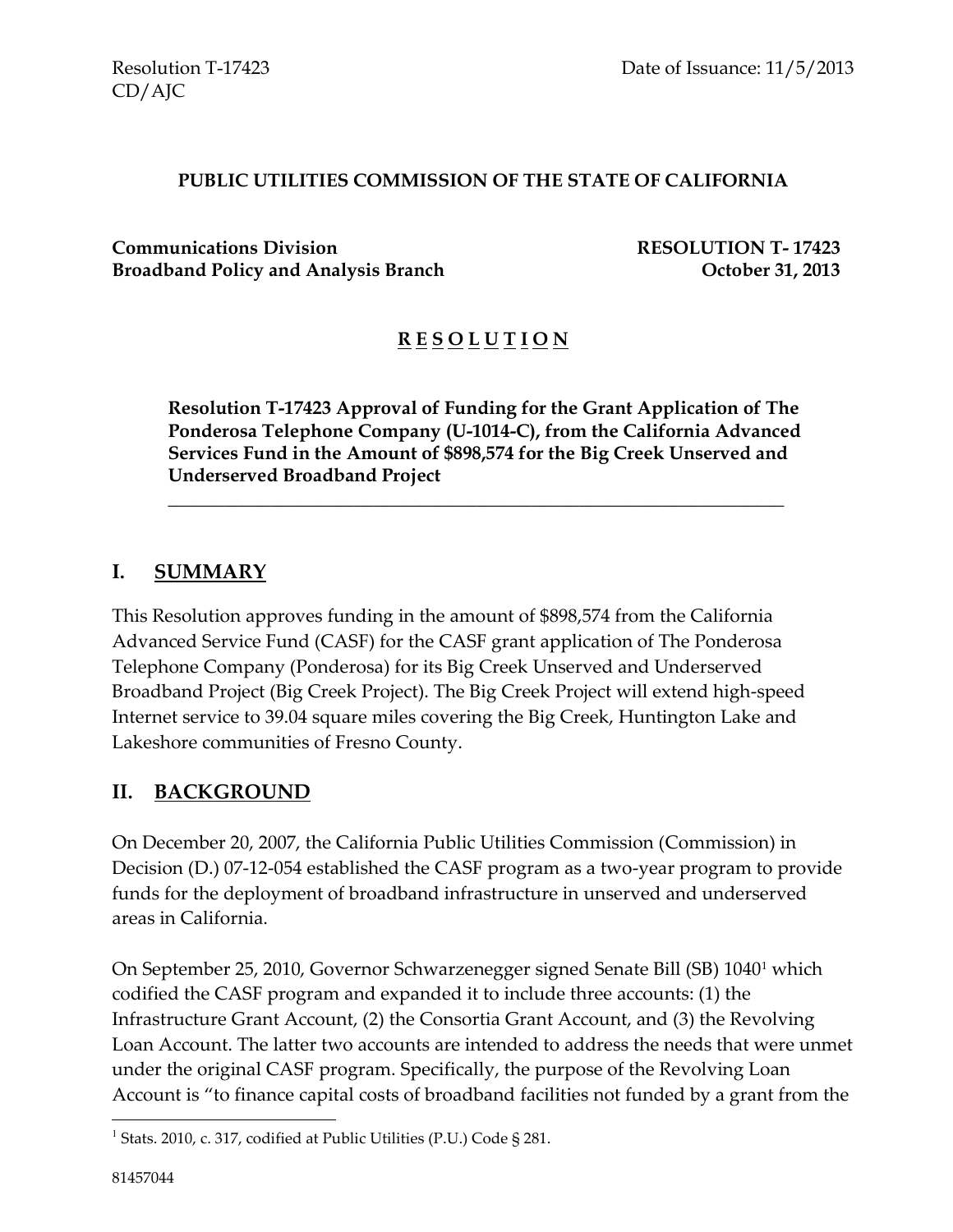Broadband Infrastructure Grant Account."<sup>2</sup> SB 1040 also expanded the CASF fund from \$100 million to \$225 million adding \$100 million to the Infrastructure Grant Account and allocating \$10 million and \$15 million to the Consortia Grant Account and the Revolving Loan Account, respectively.<sup>3</sup>

On February 1, 2012, the Commission approved D.12-02-015 to implement new guidelines for the Infrastructure Grant and Revolving Loan Accounts. Key provisions of the Decision include:

- A maximum CASF grant award of 70 percent of project costs for unserved areas and 60 percent for underserved areas;
- A definition of an underserved area, "where broadband is available, but no wireline or wireless facilities-based provider offers service at advertised speeds of at least 6 megabits per second (Mbps) downstream and 1.5 Mbps upstream (6 Mbps /1.5 Mbps);" and
- A Revolving Loan Program to provide supplemental financing for projects also applying for CASF grant funding (up to 20% of projects costs, with a maximum of \$500,000), utilizing the same project and applicant eligibility requirements as the Infrastructure Grant Program.

Consequently, on May 10, 2012, the Commission approved Resolution T-17362 which established the application deadlines for the CASF Broadband Infrastructure Grant Account and the Revolving Loan Account as follows:

- October 1, 2012, for unserved areas;
- February 1, 2013, for underserved areas not previously funded by the CASF and hybrid projects that cover both unserved and underserved areas; and,
- A date to be determined for projects in underserved areas where the existing broadband infrastructure was partially funded by a CASF grant.

On February 1, 2013, Ponderosa, an incumbent local exchange carrier, submitted an application for CASF funding in the unserved and underserved area of Big Creek, Huntington Lake and Lakeshore areas of Fresno County.

# **III. NOTICE/PROTESTS**

Communications Division (CD) posted the proposed project area map, census block groups (CBG), and zip codes by county for the Big Creek Project on the Commission's CASF webpage under "Pending New CASF Applications to Offer Broadband as of

 $\overline{a}$ 

<sup>&</sup>lt;sup>2</sup> P.U. Code § 281(e).

<sup>3</sup> P.U. Code § 281(b)(1).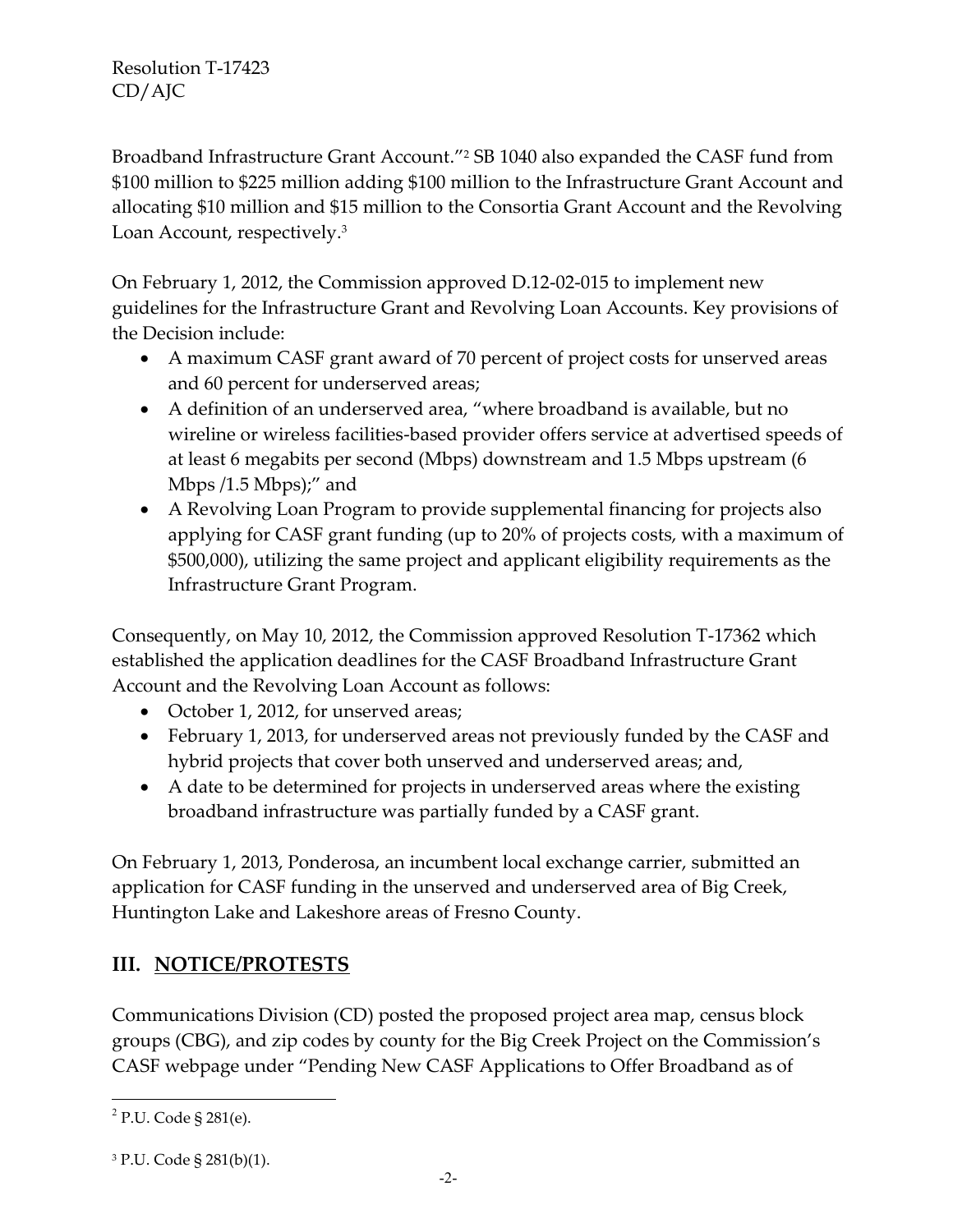February 11, 2013." CD did not receive any challenges from any broadband provider purporting to provide service at served speeds in the proposed project areas.

# **IV. DISCUSSION**

This Resolution adopts CD's recommended CASF fund award of \$898,574 for the Big Creek Project. This award represents 60% of the total project cost of \$1,497,624. Key project information and maps are shown on pages A-1 through A-3 of Appendix A.

#### A. Project Overview

Ponderosa has been a provider of local exchange service for more than 100 years. Aside from local exchange service, it also provides communities with broadband services. With the Big Creek Project, Ponderosa proposes to bring broadband services to the Big Creek, Huntington Lake and Lakeshore areas of Fresno County. Currently, there are portions of the project area that do not receive any broadband service. A segment of the project area currently receives broadband service via Asymmetric xDSL technology provided by Ponderosa. The Big Creek Project proposes a combination of upgrading existing systems and installing new systems and infrastructure in order to provide high speed Internet service over a 39.04 square mile area. The CBGs impacted by the project area are: 060190064021 and 060190064022.

Ponderosa proposes to extend their existing network via a Fiber Optic Cable System from Musick Mountain to Big Creek, install a new Broadband Loop Carrier system at the Grouse Creek subdivision, and upgrade several legacy Digital Loop Carrier systems. The upgrades will utilize Ponderosa's existing copper distribution plants in a fiber-to-thenode configuration. Further, Ponderosa plans to install fiber distribution facilities in the Camp Sierra subdivision in a fiber-to-the-home (FTTH) configuration with the equipment located in the Big Creek central office.

Ponderosa targeted the area for broadband deployment because of the existence of customer demand and economic viability. Ponderosa determined that the project is economically feasible with the assistance of a CASF grant of \$898,574, or 60% of total project costs, to supplement Ponderosa's funding of \$559,050.

The Commission considers the Census-defined number of households a project will serve when evaluating an application. When complete, the Big Creek Project will reach an estimated 79 households. Today, six of these households are unserved and 73 are underserved. The project will reach all 79 households at minimum advertised speeds of 6 Mbps/ 1.5 Mbps, which meets the served thresholds of 6 Mbps/ 1.5 Mbps. The maximum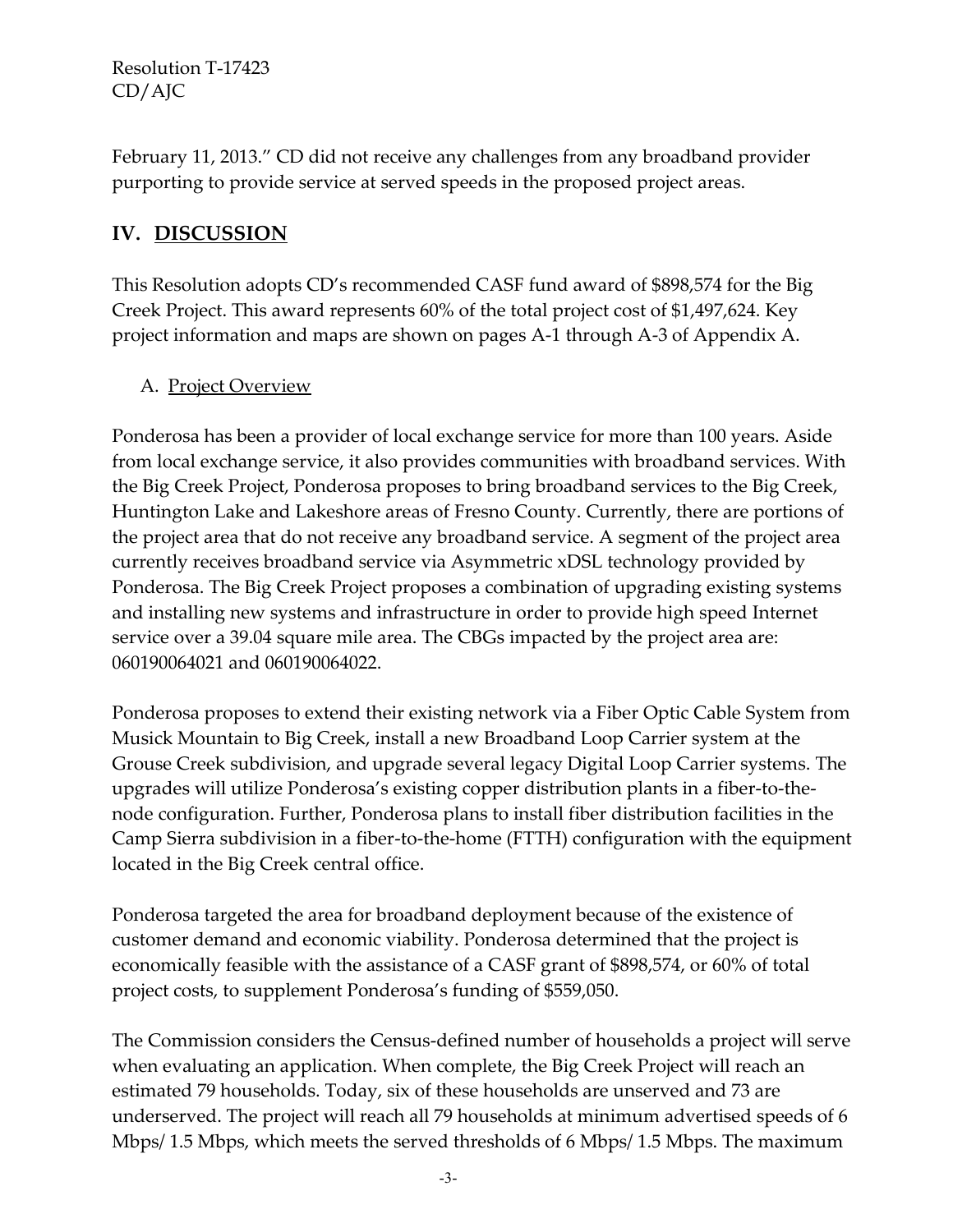speeds offered will be 50 Mpbs/ 20 Mbps via the FTTH configurations within the Camp Sierra subdivision. Other homes will receive DSL technologies, such as ADSL2+ or VDSL2, and have maximum advertised speeds of 24 Mbps/ 2 Mbps.

Ponderosa estimates the project will initially yield at least 42 of the 79 potential subscriber households in the proposed area. However, Ponderosa maintains that there are actually more potential customers, because of the much larger number of housing *units* in the project area. The US Census Bureau defines a housing unit as, "a house, an apartment, a mobile home, a group of rooms, or a single room that is occupied (or if vacant, is intended for occupancy) as separate living quarters." Ponderosa believes that a more accurate estimate of total potential subscribers should take into account housing units. To support this claim, Ponderosa submitted data showing that, within the project area, the number of current customers purchasing dial-tone services is far closer to the number of housing units than households. There are 635 housing units within the project area, and Ponderosa estimates 322 of these housing units will subscribe. While CD acknowledges and considers Ponderosa's higher number of potential customers, CD used the household count in its rating and ranking of the Big Creek Project.

Ponderosa has committed to a broadband pricing plan under the terms shown below for two years, starting from the beginning date of service. This commitment is for its affiliate, Ponderosa Cablevision, which will provide Internet access over Ponderosa's network. Ponderosa will also provide wholesale access to its network to other Internet service providers. The recurring monthly rates assume a one year commitment by the customer.

|                                 | <b>Broadband Speed</b>               | Standalone               | <b>Broadband and Voice</b> |  |
|---------------------------------|--------------------------------------|--------------------------|----------------------------|--|
|                                 | (Up/Down)                            | <b>Broadband Service</b> | Service Bundle             |  |
|                                 |                                      |                          |                            |  |
| <b>Monthly Recurring Rates:</b> |                                      |                          |                            |  |
| Standard                        | $6$ Mbps/ 1.5 Mbps                   | \$112.95                 | \$54.95                    |  |
| <b>Broadband Pro</b>            | $12 \text{ Mbps} / 1.5 \text{ Mbps}$ | \$117.95                 | \$59.95                    |  |
| <b>Broadband Extreme</b>        | 10 Mbps/ 3 Mbps                      | \$149.95                 | \$74.95                    |  |
| <b>FTTH Pro</b>                 | 12 Mbps/ 3 Mbps                      | \$117.95                 | \$59.95                    |  |
| <b>FTTH Extreme</b>             | 24 Mbps/ 5 Mbps                      | \$149.95                 | \$74.95                    |  |
| <b>FTTH Max</b>                 | 24 Mbps/ 5 Mbps                      | \$244.95                 | \$144.95                   |  |
| Modem Rental (optional)         |                                      | \$3.95                   | \$3.95                     |  |
|                                 |                                      |                          |                            |  |
| Non-recurring Charges:          |                                      |                          |                            |  |
| Modem Purchase (optional)       |                                      | \$89.00                  | \$89.00                    |  |
| <b>Activation Charge</b>        |                                      | Fee Waived               | Fee Waived                 |  |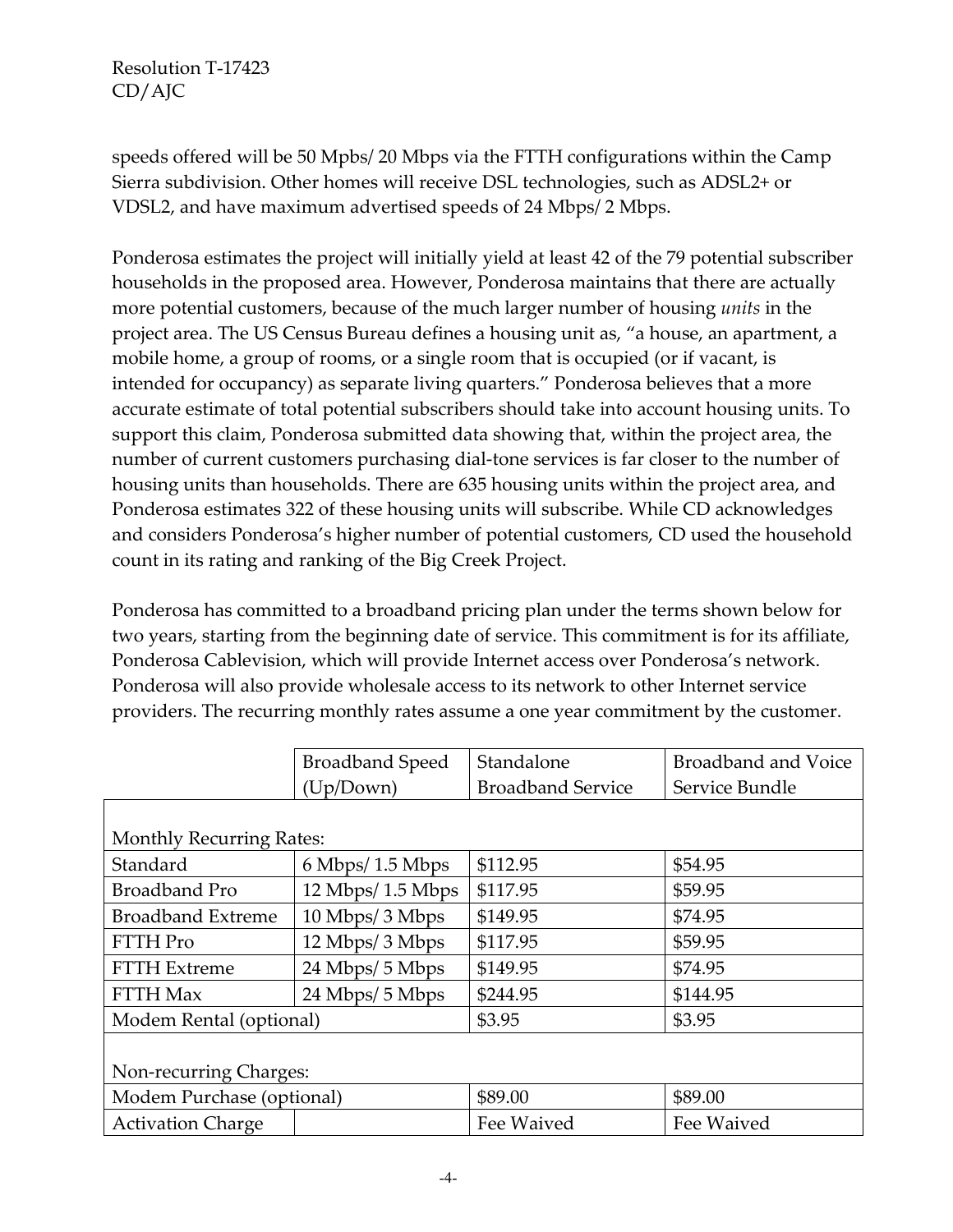$\overline{a}$ 

#### B. Project Qualification

To qualify for the CASF program, the applicant is required to submit proof that the area is unserved or underserved by submitting shapefiles of the proposed project. CD reviews the submitted shapefiles and compares them with United States 2010 Census data and the California Interactive Broadband Availability maps which contain broadband availability data as of June 30, 2012.<sup>4</sup> Once CD determines that the area is eligible either as an unserved or underserved area, CD evaluates all other information submitted by the applicant to determine if the project meets the requirements outlined in D.12-02-015. Other information CD reviews includes: proof of a Certificate of Public Convenience and Necessity (CPCN) from the Commission; descriptions of current and proposed broadband infrastructure; number of potential subscriber households and average income; project construction schedule; project budget; proposed pricing and commitment period for new subscribers; and financial viability of the applicant.

As an initial step in the review of Ponderosa's application, CD checked the CBGs submitted in the project application and determined that the project was indeed underserved or unserved. In doing so, CD found broadband availability at served speeds by satellite providers such as Hughes.net and Skycast, LLC. However, as adopted in D.12-02-015, the Commission does not consider satellite broadband service in CASF project evaluation, unless the satellite project in an area was previously funded by the CASF.<sup>5</sup>

Additionally, CD requested greater detail concerning the current infrastructure, project budget, pro forma financials, project broadband speeds, and possible impacts to the environment and community. CD also obtained a revised pricing plan to include standalone broadband service rates.

Lastly, Ponderosa claims that the total number of potential customers far exceeds the 80 households identified by the US Census Bureau. To substantiate this claim, Ponderosa provided CD with a count of housing units (635) within the project as per the US Census Bureau, and the total number of Ponderosa telephone service locations (578) within the project area.

<sup>4</sup> Since Ponderosa's submission of its CASF project application, Round 7 broadband availability data as of December 31, 2012, has become available in the California Interactive Broadband Map. The latest data continues to show the project proposal as not having broadband availability at served speeds of 6 Mbps download and 1.5 Mbps upload.

 $<sup>5</sup>$  This determination was based on the limited speed capabilities of satellite services, the cost to the</sup> consumer, high latency, and unreliability known at the time of the decision, D. 12-02-015 at 13-15. Since that time, like other technologies, satellite services have improved.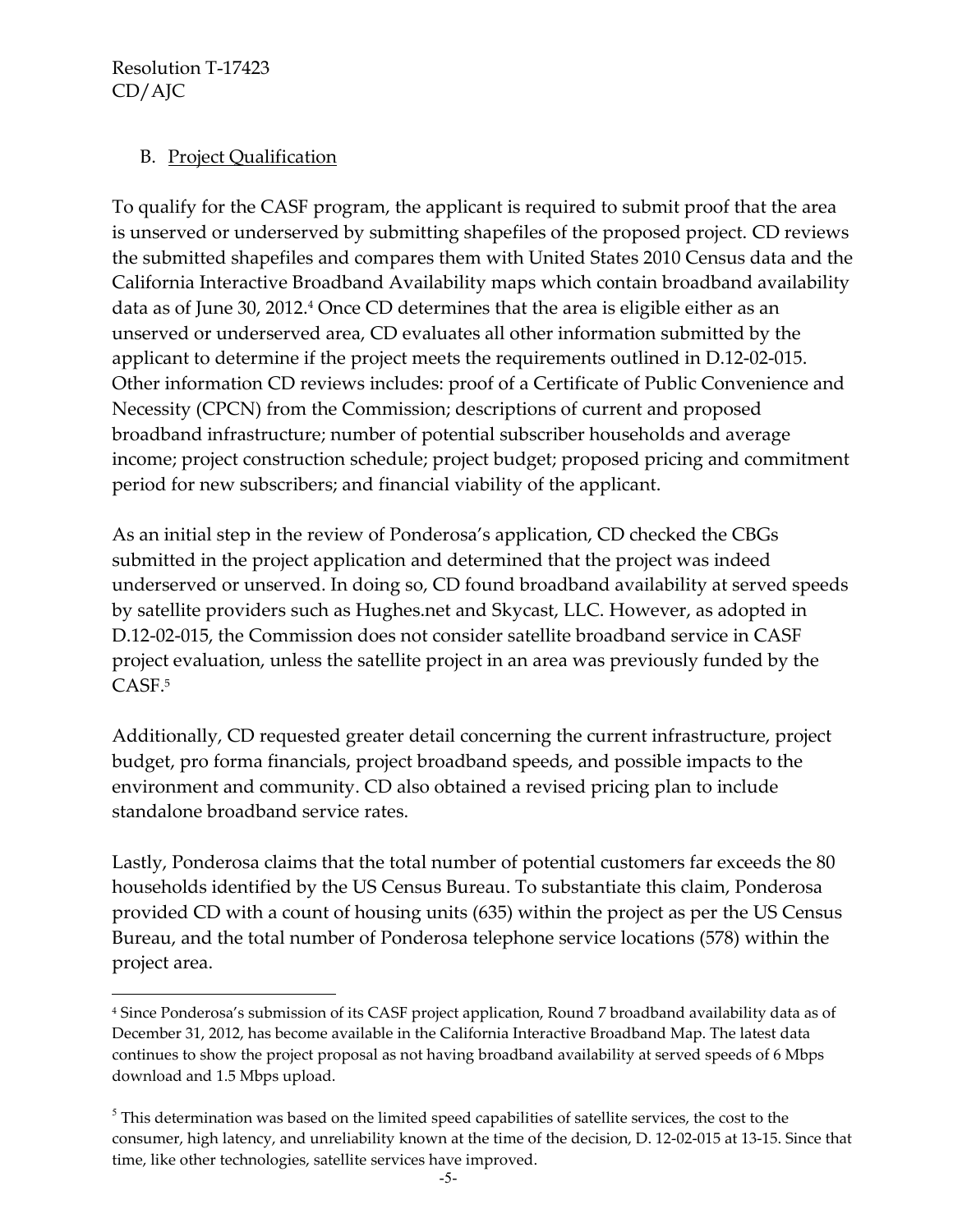#### C. Project Evaluation and Recommendation for Funding

CD evaluated the application with respect to the scoring criteria defined in D.12-02-015, Appendix 1, Section VIII (Scoring Criteria). The scoring criteria include: (i) Funds Requested per Potential Customer, (ii) Speed, (iii) Financial Viability, (iv) Pricing, (v) Total Number of Households in the Proposed Area, (vi) Timeliness of Completion of Project, (vii) Guaranteed Pricing Period, and (viii) Low-Income Areas.

This project had a relatively low score compared to other projects. The low score, however, was partially due to the low number of households within the project area. Based on the additional information provided by Ponderosa, CD recommends the Commission consider that the number of households identified by the US Census Bureau (79) underestimates the total potential customers within the project area. Ponderosa argues that each of the 635 housing *units* within the project area represent a potential customer. As stated above, during the scoring and ranking process, CD calculated funds requested per household at \$11,374, however, CD notes that the amount would decrease to \$1,415 if each housing unit was considered a potential customer.

The Commission considers unserved areas as having the highest priority, and funding of the Ponderosa Big Creek Project meets this goal. The project area also includes many organizations that may benefit from the project, including: Forest Service facilities, a K-8 school, public library, museum, water company, CalTrans, California Land Management, Fresno County Sheriff, Post Office, paramedic services, Boy Scout Camps, and multiple businesses, including a Southern California Edison (SCE) Hydroelectric facility and power plant, wireless providers, recreational facilities, and a TV Station site.

## D. Safety Impact

The Big Creek Project is in a remote area of the Sierra Nevada Mountains. Telephone and broadband access to emergency services is essential in these remote areas, where the threat of fire, harsh weather conditions, and other disasters can have severe impacts. During these types of emergencies, the first responders rely on the local communication network to acquire information and communicate with others.

The Big Creek Project includes several safety-related anchor institutions, including a Forest Service, Water Company, CalTrans, California Land Management, Fresno County Sheriff, Post Office, paramedic services, and an SCE Hydroelectric facility. Without the availability of high speed broadband service, these anchor institutions cannot fully take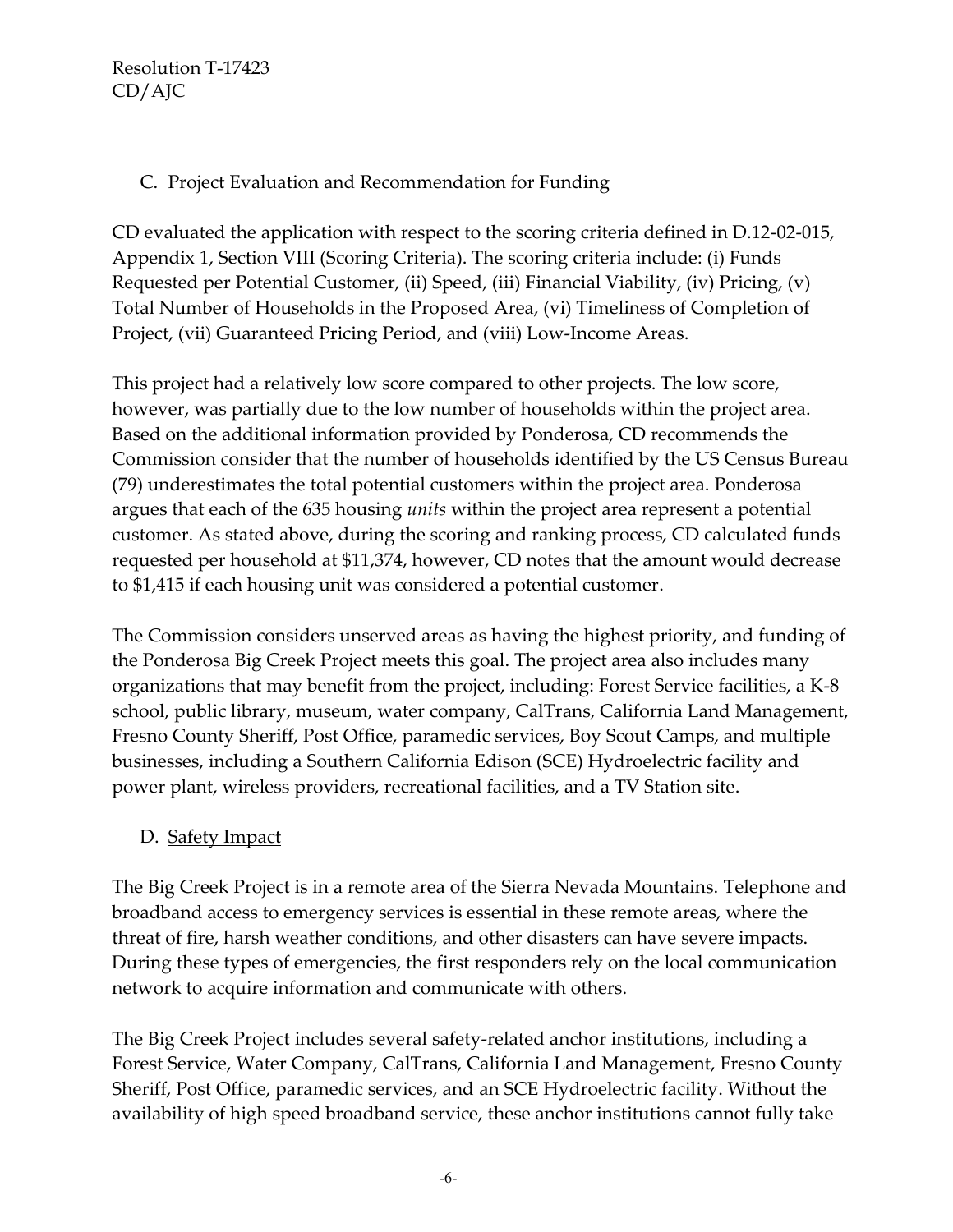advantage of the efficiencies and opportunities available through a broadband connection.

# **V. COMPLIANCE REQUIREMENTS**

Ponderosa is required to comply with all guidelines, requirements, and conditions associated with the grant of CASF funds as specified in D.12-02-015. Such compliance includes, but is not limited to:

## A. California Environmental Quality Act (CEQA)

All CASF grants are subject to CEQA requirements unless the project is statutorily or categorically exempt pursuant to the CEQA Guidelines.

Ponderosa has provided the Commission with construction plans for the Big Creek Project area. It consists of extending a Fiber Optic Cable System from Musick Mountain to Big Creek, installing a new Broadband Loop Carrier System, upgrading several Digital Loop Carrier systems, and deploying FTTH in the Camp Sierra subdivision.

Ponderosa proposes to conduct work in already disturbed land, active right of ways and on and in existing infrastructure with no agricultural land or landmarks disturbed. The project includes the installation of approximately 6.52 miles of buried fiber in mountainous terrain. The fiber construction is within the Sierra National Forest along logging roads and an old railroad grade, and in the Camp Sierra subdivision adjacent to existing copper right-of-ways.

The project requires a Sierra National Forest Special Use Permit. The Forest Service reviewed the project pursuant to the National Environmental Policy Act (NEPA) and determined that the project meets the criteria of the following Categorical Exclusion "Additional construction or reconstruction of existing telephone or utility lines in a designated corridor" [36 CFR 220.6(e)(2)]. The US Forest Service relied on numerous management requirements and protection measures to reach its determination that the project would have no significant effects on the human environment and minimal or temporary effects on heritage resources, hydrological resources, or with sensitive, threatened, and endangered terrestrial wildlife, aquatic, or plant species and their habitats. These measures can be found in Attachment A and are part of the project for the purposes of Commission review.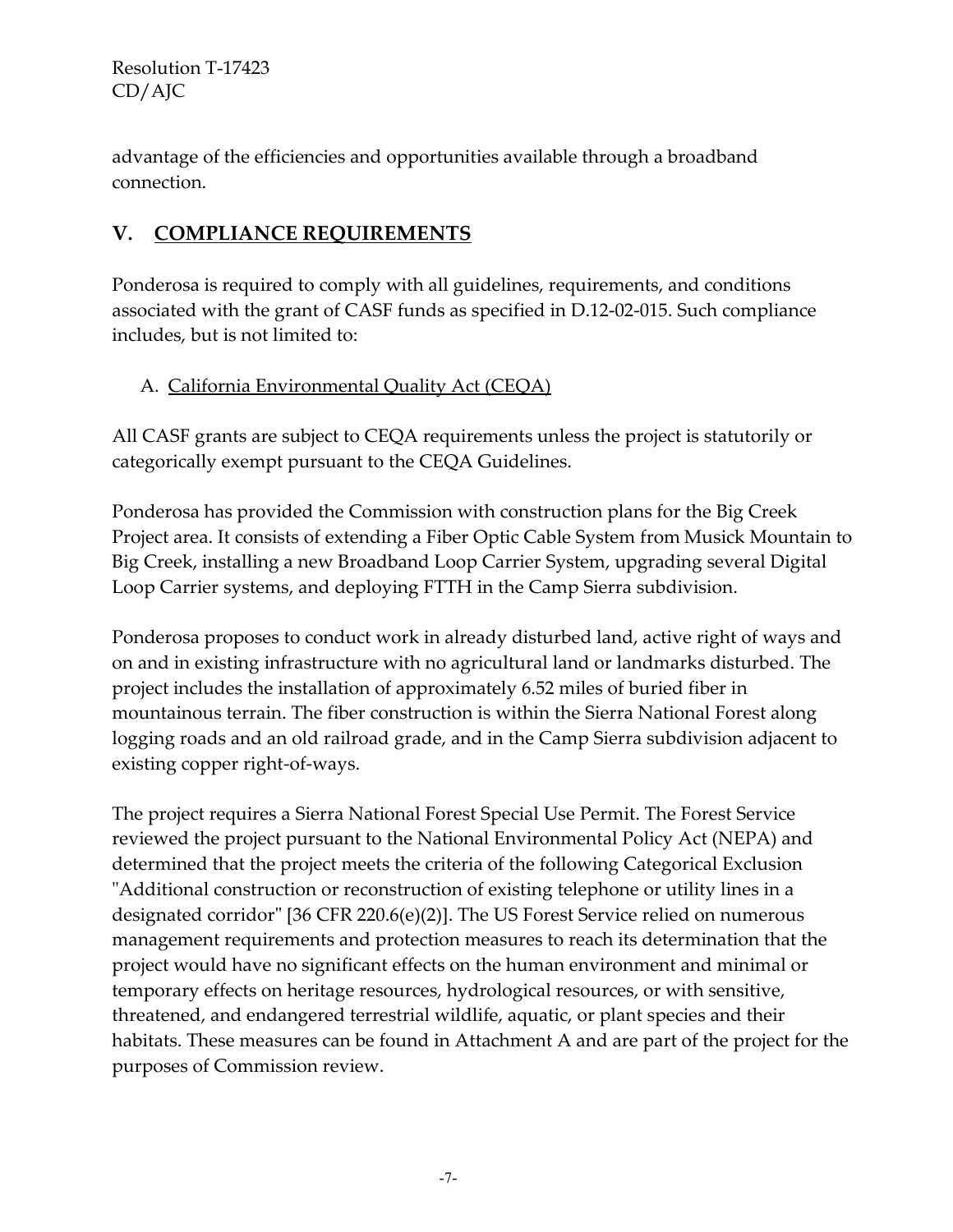Additionally, all outside plant construction must also undergo County Road Encroachment Permit review, and all aerial facilities, to the extent required, are to be installed on existing PG&E poles and meet General Order 95 loading requirements.

Based on the above information, the project qualifies for the following categorical exemptions from CEQA: CEQA Guidelines Section 15303 – New Construction or Conversion of Small Structures, involving construction, installation, and/or conversion of limited numbers of new and/or existing facilities/structures, and CEQA Guidelines Section 15304 – Minor Alterations to Land, involving minor trenching and backfilling where the surface is restored. Thus, the project is categorically exempt from CEQA review.

# B. Deployment Schedule

The Commission expects Ponderosa to complete the project within 21 months from the start date. If the applicant is unable to complete the proposed project within the 21 month timeframe established by the Commission, it must notify CD's Director as soon as it becomes aware of this prospect. The Commission may reduce payment for failure to notify CD's Director and timely complete the project. In D.12-02-015, the Commission's requirement to complete the build-out of a CASF funded project is within 24 months from approval of the application.

## C. Execution and Performance

CD and the CASF grant recipient shall determine a project start date after the Commission has granted all approvals to the CASF grant recipient. Should the recipient or Contractor fail to commence work at the agreed upon time, the Commission, upon five days written notice to the CASF recipient, reserves the right to terminate the award.

In the event that the CASF recipient fails to complete the project, in accordance with the terms of approval granted by the Commission, the CASF recipient must reimburse some or all of the CASF funds that it has received.

The CASF grant recipient must complete all performance under the award on or before the termination date of the award.

## D. Performance Bond

The Commission does not require a performance bond if the applicant certifies that the percentage of the total project costs it is providing comes from its capital budget and is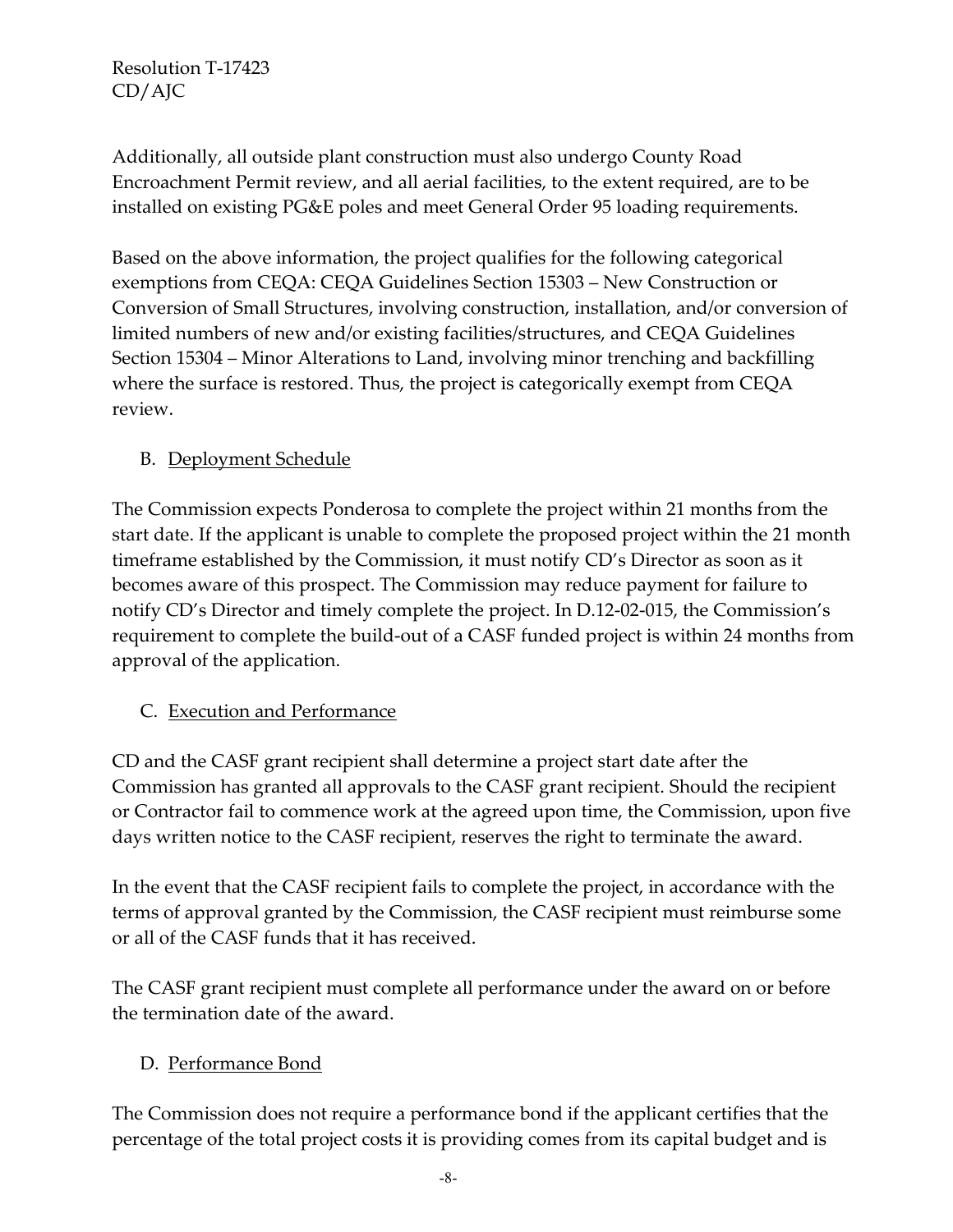not obtained from outside financing. In its application, Ponderosa certified that 40% of the total project costs it is providing will come from its existing capital budget. Therefore, a performance bond is not required for this project.

# E. Price Commitment Period

The minimum required price commitment period for broadband service to all households within the project area is two years. Ponderosa guarantees the price of service offered in the project area for two years.

#### F. Project Audit

The Commission has the right to conduct any necessary audit, verification, and discovery during project implementation/construction to ensure that CASF funds are spent in accordance with Commission approval.

The recipient's invoices will be subject to a financial audit by the Commission at any time within three years of completion of the work.

## G. Providing Voice Service

Ponderosa currently provides voice services, which meet the Federal Communications Commission (FCC) standards for E-911 service. Ponderosa will continue to provide voice services.

## H. Reporting

Grantees must submit quarterly progress reports on the status of the project irrespective of whether grantees request reimbursement or payment. Before full payment of the project, the CASF recipient must submit a project completion report. Progress reports shall use the schedule for deployment, major construction milestones and costs submitted in the proposal; indicate the actual date of completion of each task/milestone as well as problems and issues encountered, and the actions taken to resolve these problems and issues during project implementation and construction; and identify future risks to the project. Recipients shall also include test results on the download and upload speeds on a CBG and zip code basis in the final completion report. Recipients must certify that each progress report is true and correct under penalty of perjury.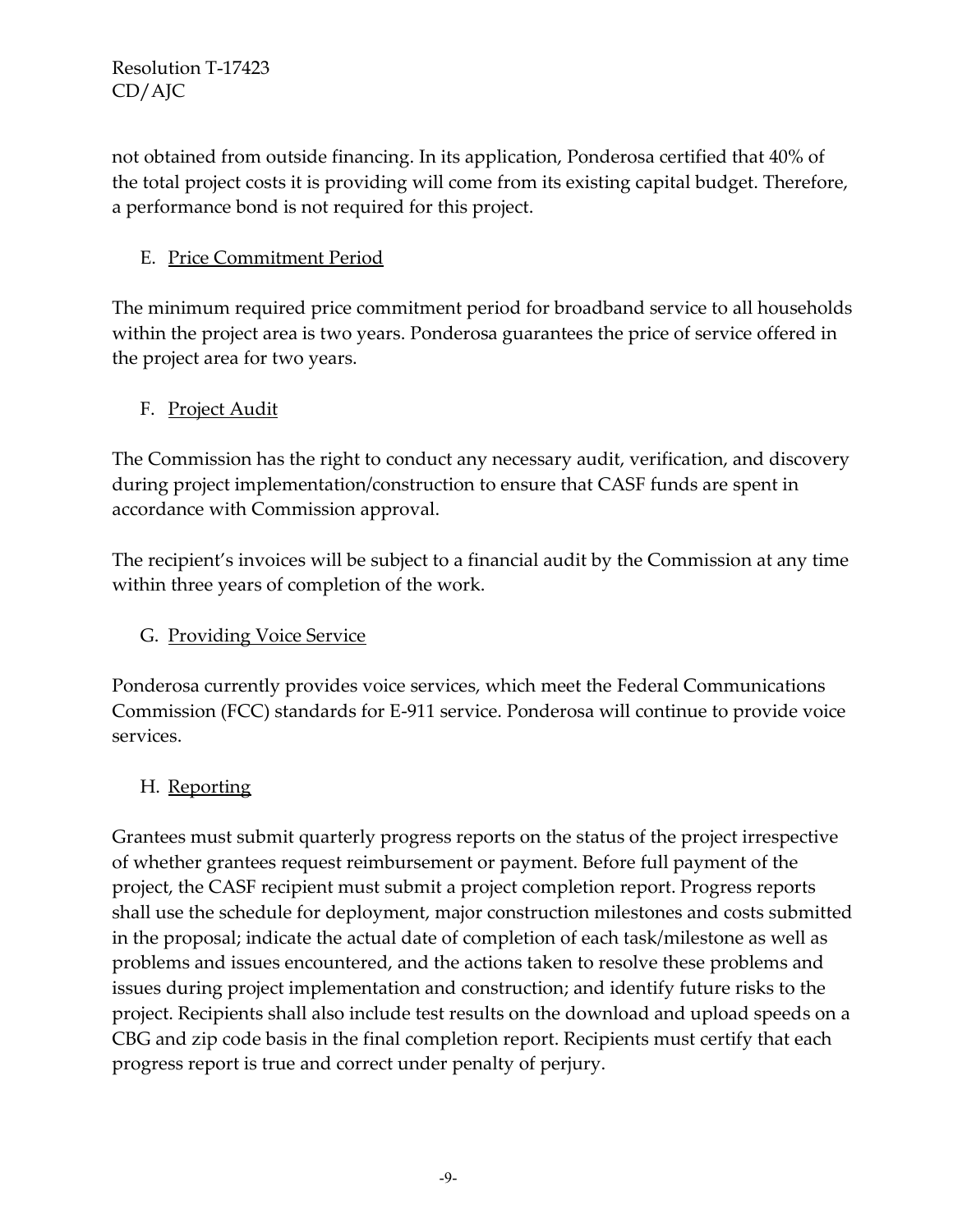$\overline{a}$ 

#### I. Submission of Form 477

The FCC currently requires broadband providers to biannually submit the Form 477, which includes speed data. While there is an imperfect match between the data that is reported in the Form 477 and to the CASF, Form 477 data will be useful in documenting CASF deployment for the new service area of the carrier. CASF recipients shall submit a copy of their Form 477 data directly to the Commission, under General Order 66-C, when they submit this data to the FCC for a five-year period after completion of the project.<sup>6</sup>

# **VI. PAYMENTS TO CASF RECIPIENTS**

Submission of invoices from and payments to Ponderosa shall be made in accordance with Section XI of Appendix 1, of D.12-02-015 and according to the guidelines and supporting documentation required in D.12-02-015.

| Event                                | Payment Cycle 1                  | Payment Cycle 2                                     |
|--------------------------------------|----------------------------------|-----------------------------------------------------|
|                                      | (Day/Month)                      | (Day/Month)                                         |
| Invoices due from                    | 5 <sup>th</sup> of Month 1       | $20th$ of Month 1                                   |
| Ponderosa, to CD                     |                                  |                                                     |
| Payment letters from CD to           | On 19th of Month 1               | On $4th$ of Month 2                                 |
| Administrative Services <sup>7</sup> |                                  |                                                     |
| Invoices submitted from              | $20th$ through $26th$ of Month 1 | 5 <sup>th</sup> through 13 <sup>th</sup> of Month 2 |
| Administrative Services to           |                                  |                                                     |
| State Controller's Office for        |                                  |                                                     |
| payments                             |                                  |                                                     |

Payment to Ponderosa shall follow the process adopted for funds created under P. U. Code § 270. The following table describes the timeline for processing CASF payments.

Ponderosa may submit its invoices under Payment Cycle 1 or 2.

If any date in this payment schedule falls on a weekend or holiday, that date will be advanced to the next business day, but the remaining dates in the payment schedule will

<sup>6</sup> *Approval of the California Advanced Services Fund (CASF) Application Requirements and Scoring Criteria for Awarding CASF Funds* (2008) Cal. P.U.C. Res. No. T-17143 at 4.

 $7$  The above schedule is contingent on the CASF recipient submitting clear, complete, and error-free invoices to CD. Additional time to process payments may be necessary if CD finds problems with the submitted invoices.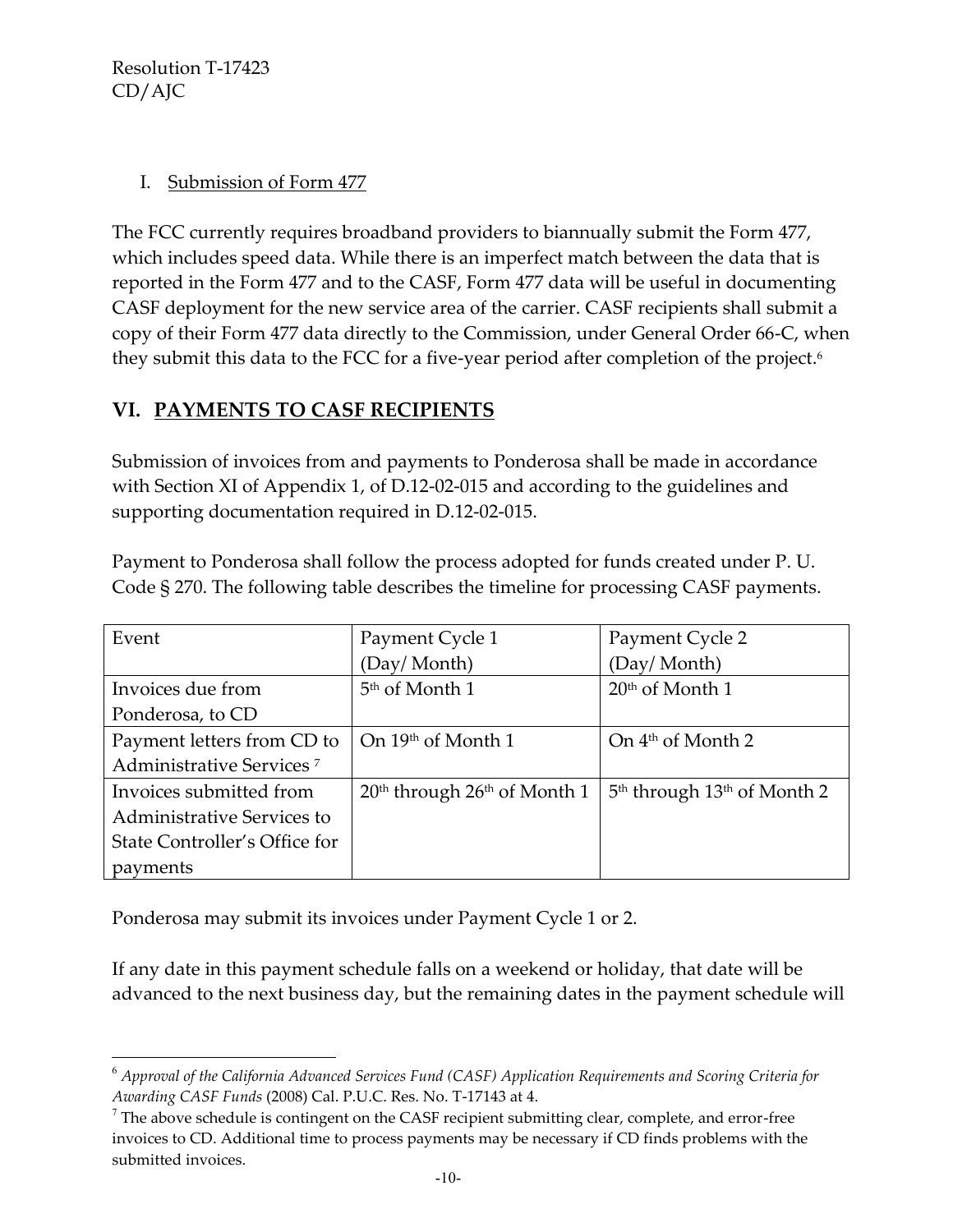remain unchanged. The State Controller's Office (SCO) requires 14- 21 days to issue payment from the day that requests are received by SCO.

# **VII. COMMENTS ON DRAFT RESOLUTION**

In compliance with P.U. Code § 311(g), a notice letter was emailed on October 1, 2013, informing all applicants filing for CASF funding, parties on the service list of R.06-06-028, and the CASF distribution list of the availability of the draft of this Resolution for public comments at the Commission's website [http://www.cpuc.ca.gov/PUC/documents/.](http://www.cpuc.ca.gov/PUC/documents/) This letter also informed parties that the final conformed Resolution adopted by the Commission will be posted and will be available at this same website.

No public comments were submitted regarding this resolution.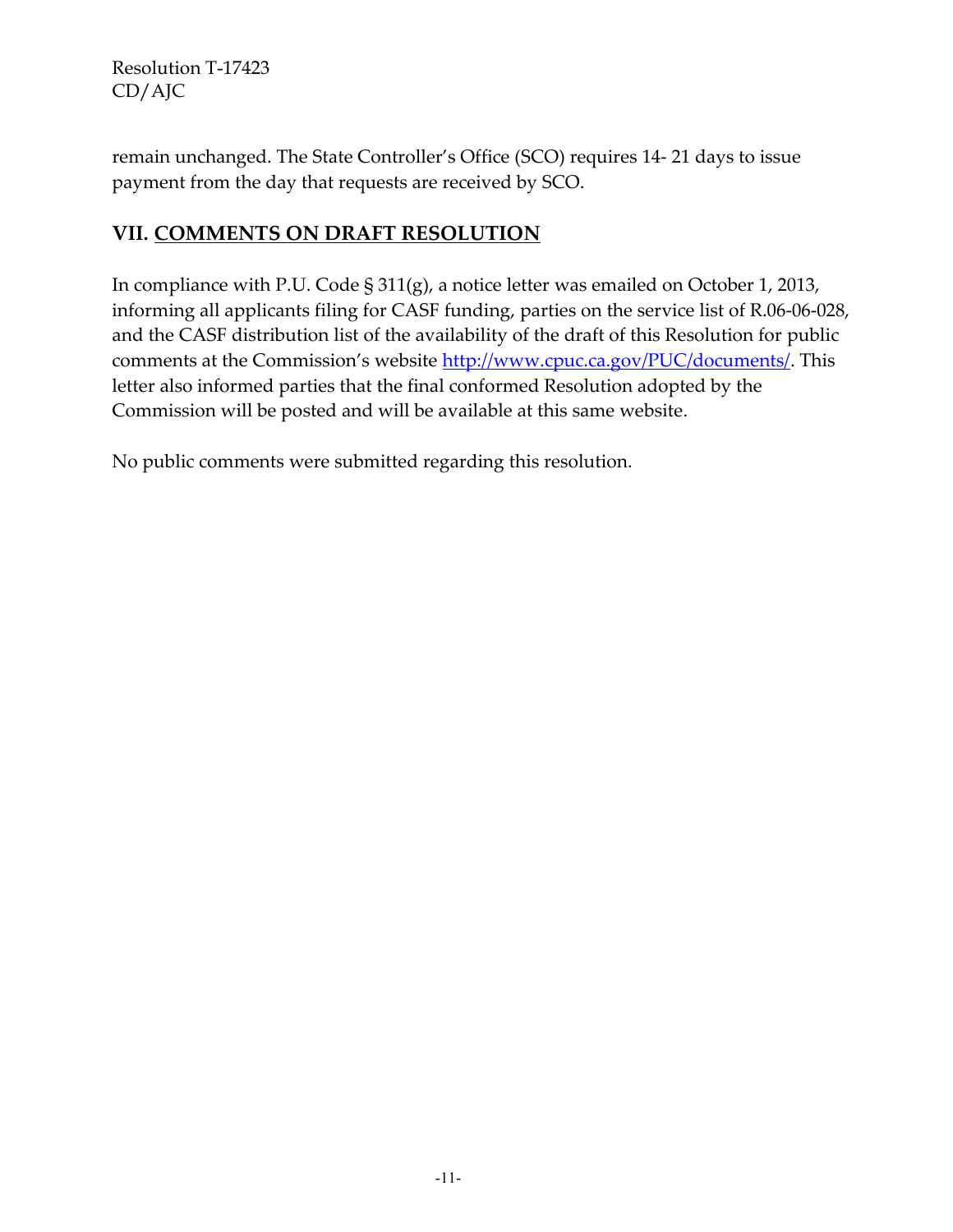## **VIII. FINDINGS**

- 1. On May 10, 2012, the Commission approved Resolution T-17362 which established the application deadlines for the CASF Broadband Infrastructure Grant Account and the Revolving Loan Account as follows: October 1, 2012, for unserved areas; February 1, 2013, for underserved areas not previously funded by the CASF and hybrid projects that cover both unserved and underserved areas; and, a date to be determined for projects in underserved areas where the existing broadband infrastructure was partially funded by a CASF grant.
- 2. Ponderosa filed an application for CASF funding for its Big Creek Project on February 1, 2013. The Big Creek Project proposes a combination of system upgrades and installation of new systems and infrastructure in order to provide high speed Internet service over a 39.04 square mile area. The CBGs impacted by the project area are: 060190064021 and 060190064022.
- 3. CD posted the proposed project area map, CBGs and zip codes by county for the Big Creek Project on the Commission's CASF webpage under "Pending New CASF Applications to Offer Broadband as of February 11, 2013." CD received no challenges to the proposed project areas.
- 4. CD reviewed and analyzed data submitted for the Big Creek Project CASF grant application to determine the project's eligibility for CASF funding. This data includes, but is not limited to: proof of a CPCN from the Commission; descriptions of current and proposed broadband infrastructure; geographic information system (GIS) formatted shapefiles mapping the project areas; assertion that the area is underserved; number of potential subscribers and average household incomes; project construction schedule; project budget; proposed pricing and commitment period for new subscribers; and financial viability of the applicant.
- 5. CD reviewed the submitted shapefiles, which mapped the proposed broadband deployment using United States 2010 Census data and the California Broadband Availability Maps, revised July 31, 2012. These maps helped to verify the existence or nonexistence of broadband service and broadband speeds, where available.
- 6. Based on its review, CD determined that the project qualifies for funding under D.12-02-015 and recommends Commission approval of CASF funding for Ponderosa's Big Creek Project.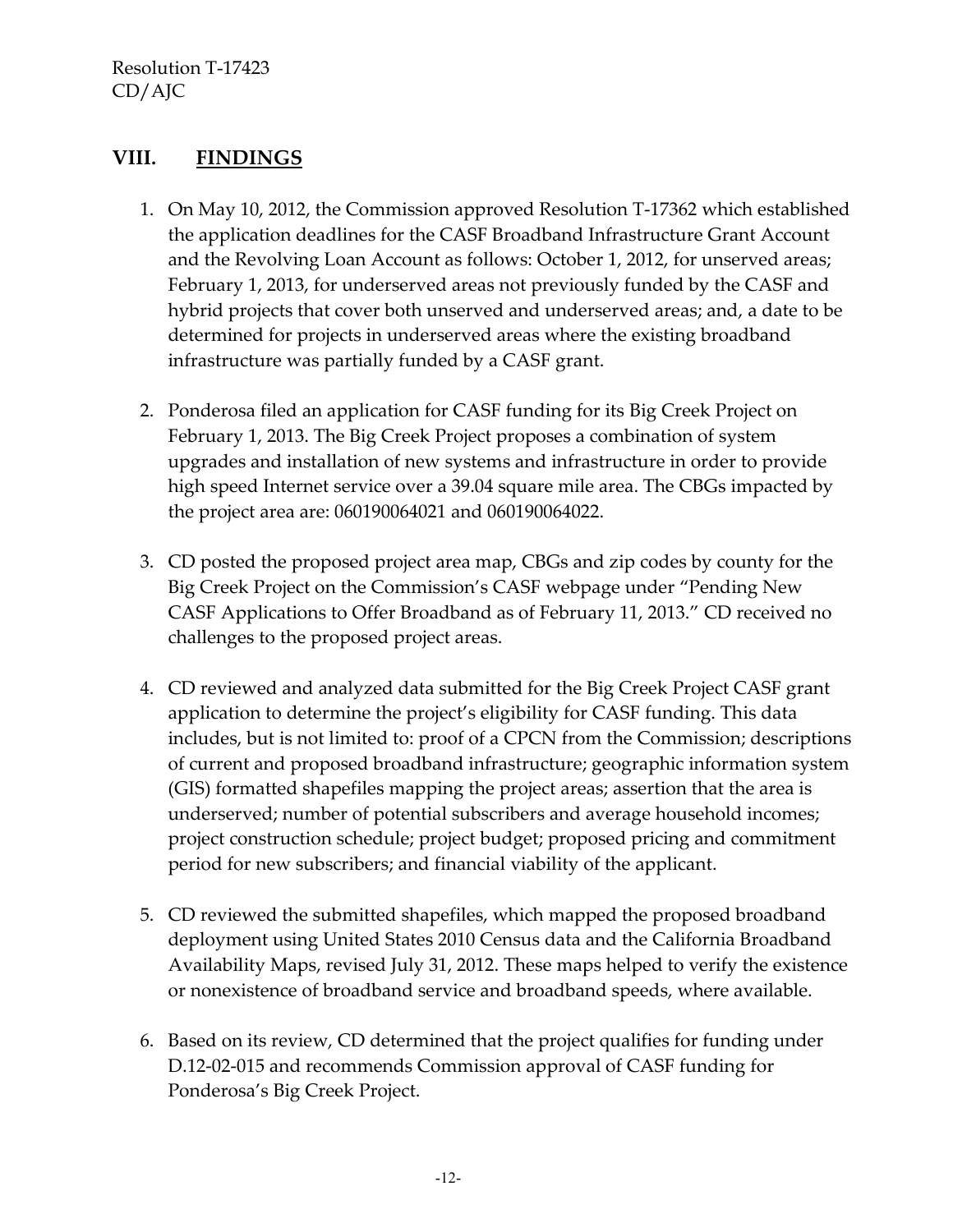- 7. Ponderosa is not required to post a performance bond because 40% of the total project cost will be financed through Ponderosa's existing capital budget.
- 8. Ponderosa is required to comply with all guidelines, requirements, and conditions associated with the granting of CASF funds as specified in D.12-02-015 such as complying with CEQA and submitting the FCC's Form 477, as specified in Resolution T-17143.
- 9. The Commission finds CD's recommendation to fund Ponderosa's Big Creek Project as summarized in Appendix A to be reasonable and consistent with Commission Orders and, therefore, adopts such recommendations.
- 10. This project meets the criteria of the CEQA Guidelines Section 1503, categorical exemptions for new construction or conversion of small structures, and CEQA Guidelines Section 15304, categorical exemptions for minor alterations to land.
- 11. A notice letter was emailed on October 1, 2013 informing all applicants filing for CASF funding, parties on the service list of R.06-06-028, and the CASF distribution list of the availability of the draft of this Resolution for public comments at the Commission's website: [http://www.cpuc.ca.gov/PUC/documents/.](http://www.cpuc.ca.gov/PUC/documents/) This letter also informed parties that the final conformed Resolution adopted by the Commission will be posted and available at this same website.
- 12. No public comments were submitted regarding this resolution.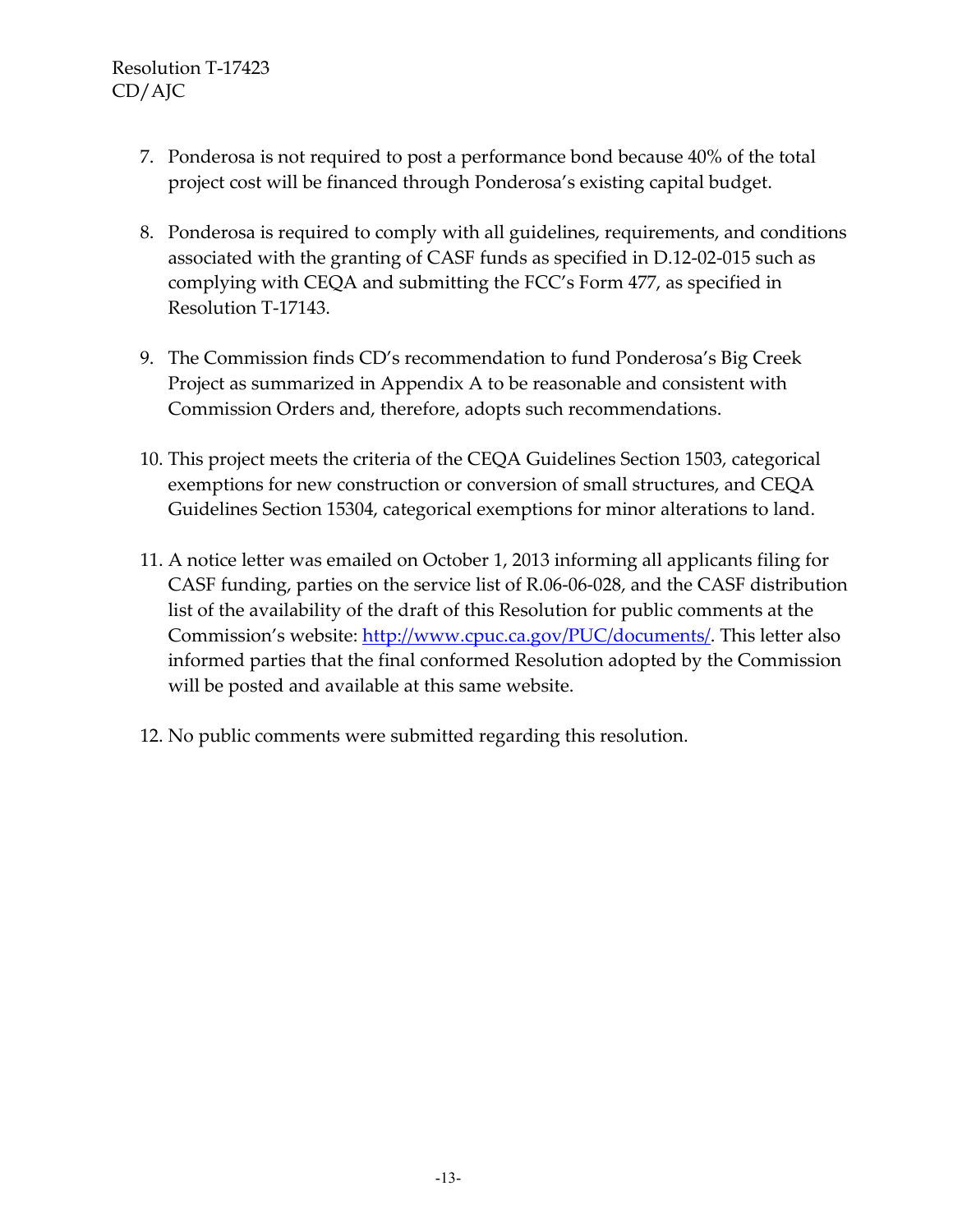#### **THEREFORE, IT IS ORDERED** that**:**

- 1. The Commission shall award \$898,574 from the CASF to Ponderosa for the Big Creek Project as described herein and summarized in Appendix A of this Resolution.
- 2. The program fund payment of \$898,574 for this unserved and underserved project shall be paid out of the CASF fund in accordance with the guidelines adopted in D.12-02-015.
- 3. Payments to the CASF recipient shall be in accordance with Section XI of Appendix 1, of D.12-02-015 and in accordance with the process defined in the "Payments to CASF Recipients" section of this Resolution.
- 4. The CASF fund recipient, Ponderosa, shall comply with all guidelines, requirements and conditions associated with the CASF funds award as specified in D.12-02-015 and must submit the FCC Form 477, as specified in T-17143.

This Resolution is effective today.

I hereby certify that this Resolution was adopted by the Public Utilities Commission at its regular meeting on October 31, 2013. The following Commissioners approved it:

/s/ Paul Clanon

PAUL CLANON Executive Director

 MICHAEL R. PEEVEY President MICHEL PETER FLORIO CATHERINE J.K. SANDOVAL MARK J. FERRON CARLA J. PETERMAN Commissioners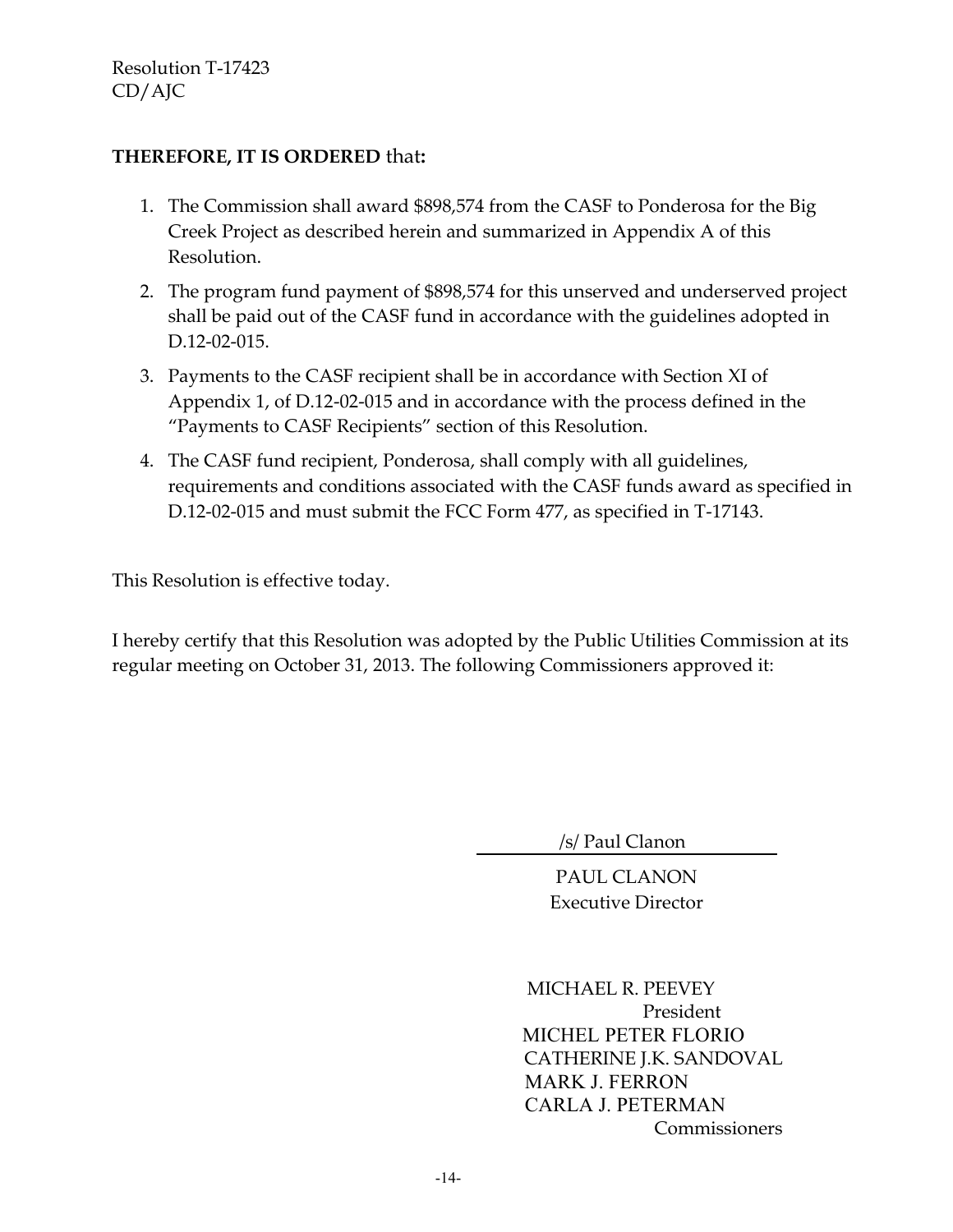#### **APPENDIX A Resolution T–17423 Ponderosa Telephone Company Big Creek Project Key Information**

| Project Name                                                  | Ponderosa Telephone Company Big<br><b>Creek Project</b>                                                                                               |
|---------------------------------------------------------------|-------------------------------------------------------------------------------------------------------------------------------------------------------|
| Project Plan                                                  | Extend network via a new Fiber Optic<br>Cable System. Install a new BLC and a<br>FTTH system. Upgrade several legacy<br>Digital Loop Carrier systems. |
| Project Size (in square miles)                                | 39.04                                                                                                                                                 |
| Download/ upload speed (in Mbps)                              | 6 Mbps / 1.5 Mbps                                                                                                                                     |
| Location                                                      | Fresno County                                                                                                                                         |
| Community Name                                                | Big Creek, Huntington Lake and<br>Lakeshore                                                                                                           |
| CBGs/Household Income                                         | 060190064021 / \$96,250                                                                                                                               |
|                                                               | 060190064022 / \$61,064                                                                                                                               |
| Zip Codes                                                     | 93664                                                                                                                                                 |
| Estimated Potential Subscriber Size<br>Households/Subscribers | 42 / 229                                                                                                                                              |
| Deployment Schedule (from Commission<br>approval date)        | 21 months                                                                                                                                             |
| Proposed Project Budget                                       |                                                                                                                                                       |
| Total                                                         | \$1,497,624                                                                                                                                           |
| Amount of CASF Funds requested (60%)                          | \$898,574                                                                                                                                             |
| Internally funded (40%)                                       | \$559,050                                                                                                                                             |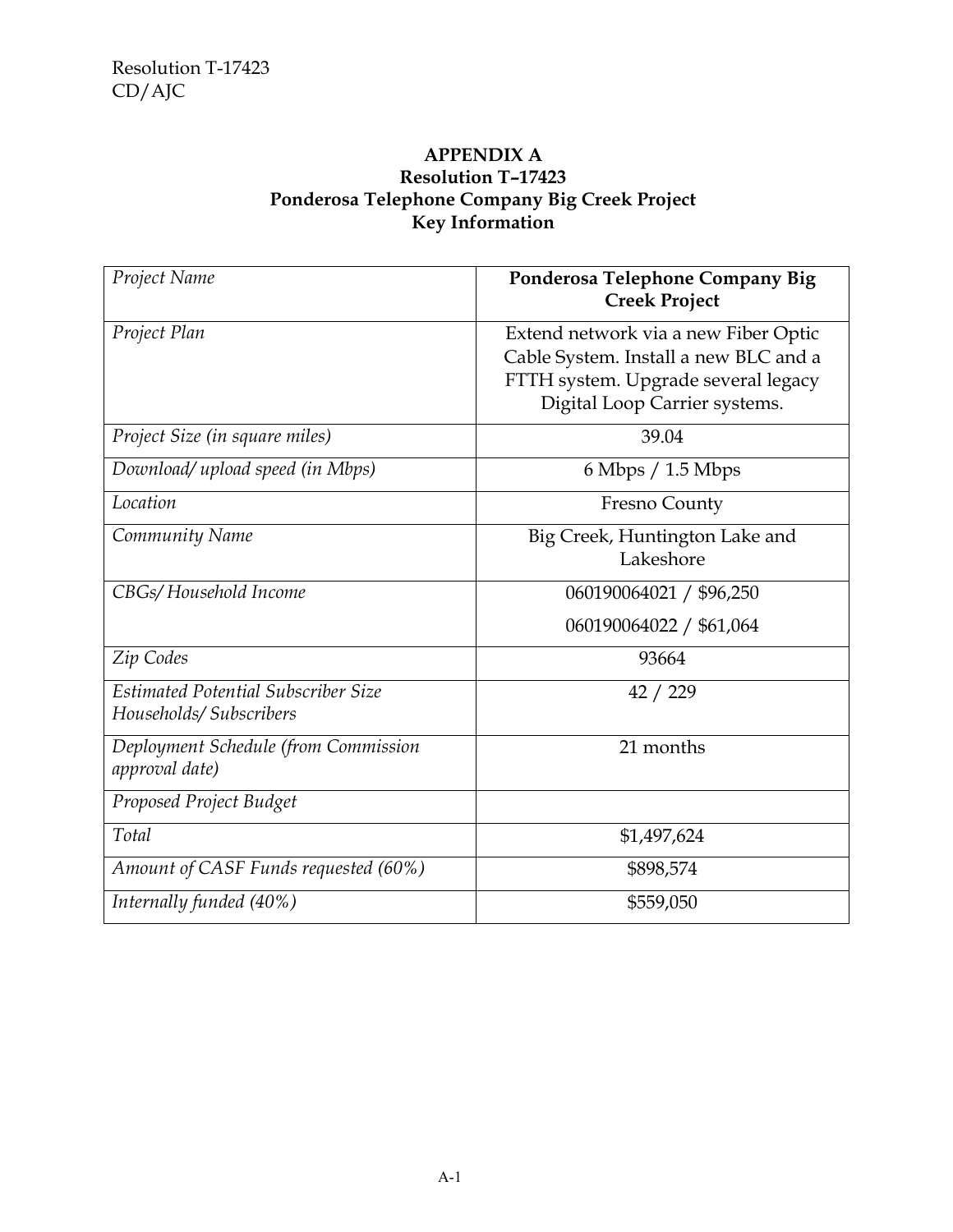